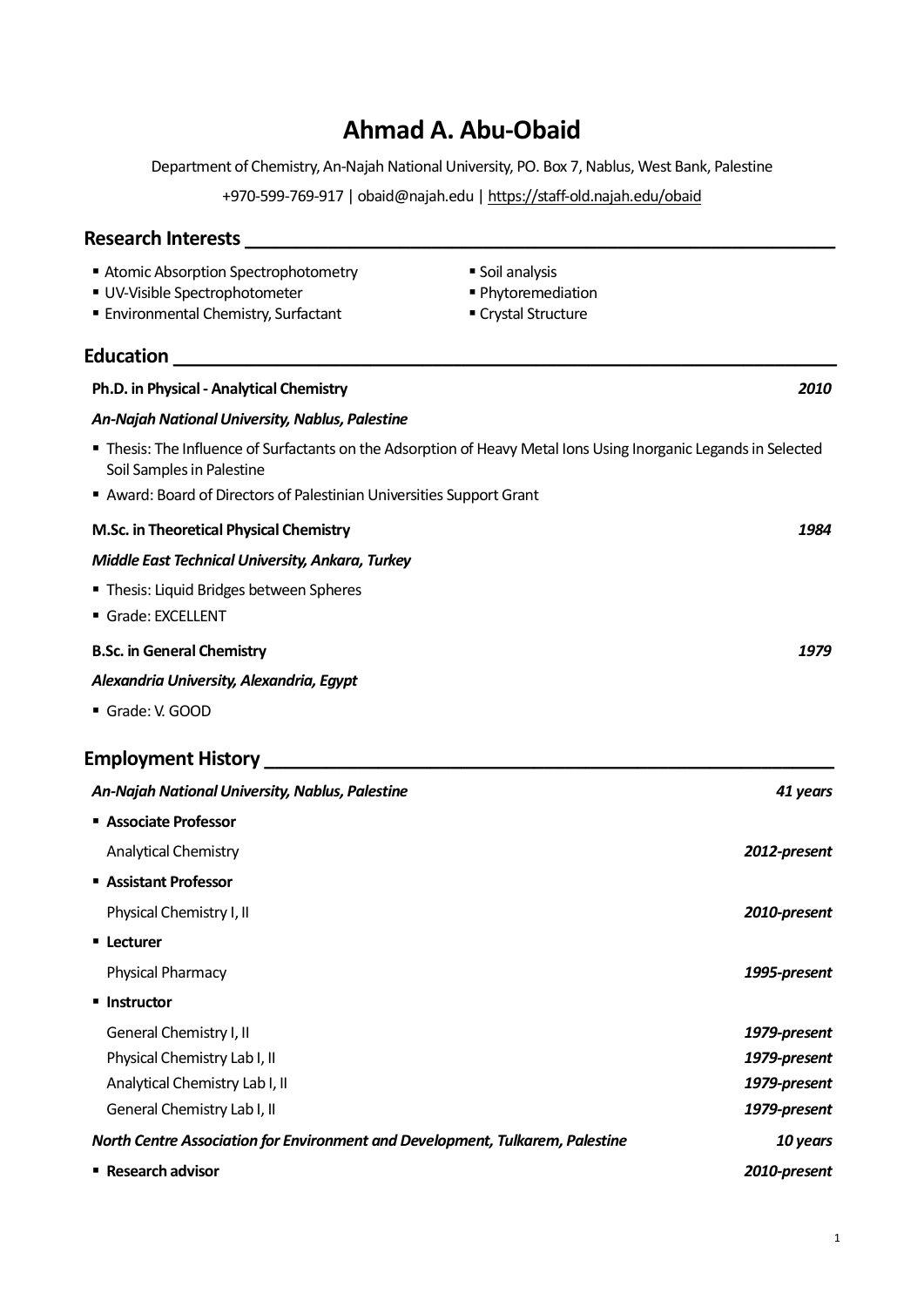### **Skills & Languages \_\_\_\_\_\_\_\_\_\_\_\_\_\_\_\_\_\_\_\_\_\_\_\_\_\_\_\_\_\_\_\_\_\_\_\_\_\_\_\_\_\_\_\_\_\_\_\_\_\_\_\_\_\_\_\_\_**

- **Coding and Programming:** FORTRAN 4, Excel, MC simulation
- **English (good), Arabic (native), Turkish (beginner)** English (good), Arabic (native), Turkish (beginner)

#### **M.Sc. Supervision (8 Students) & Examination (6 Students) \_\_\_\_\_\_\_\_\_\_\_\_\_\_\_\_\_\_\_\_\_\_\_\_**

- "Nadeem Bassalat" (Adsorption and Treatment of Organic Phenolic Contaminant in Wastewater Using Activated Carbon from Cypress Products)
- "Ola Ahmad Ali Mohammad" (Determination and Assessment of Heavy Metals in Tobacco Sold and Smoked in Palestinian Market)
- "Sara Mohammad Ahmad Hassan" (Description of Parameters used for Heavy Metals Transport Associated with Fertilizer usage in Palestine Soil)
- "Shatha Mohammed Salah AbuHasan" (Kinetic Determination of Bromate in Bread)
- "Ahmad Deeb Nemer Naem" (Functionalized SiO2 with S-Donor Thiophene For Chromium (VI) Adsorption)
- "Nagham Tahseen Mohammed Taha" (Functionalized C, N-bipyrazole receptor grafted onto silica surface for As and Cu adsorption and its anti-bacterial activity)
- "Mohammad Izzat" (Advanced Formulation of Bio-Based Resin for Industrial Applications)
- "Munjeda Tahseen Salman" (Study the effect of reeds tissues on the adsorption of heavy metals and bacteria from sewage water)
- "Abdullah Mahameed" (Comparative Study between Commercial Charcoal and Asphodelus ramosus Tuber Derived Activated Carbons for Adsorption of Heavy metals from Aqueous Solution)
- "Sanaa Saqer" (Biobased Conducting Polymer for use in Tissue Engineering)
- "Rawan Ateeq" (Estimation of Urginea Maritima derived activated carbons for adsorption of heavy metals from aqueous solution).
- "Bahia Fared Mousa Abu Leil" (Synthesize and Characterization of Cellulose Amine-Activated ASH Composite and Application in Waste Wate Purification)

#### **Conferences Participation \_\_\_\_\_\_\_\_\_\_\_\_\_\_\_\_\_\_\_\_\_\_\_\_\_\_\_\_\_\_\_\_\_\_\_\_\_\_\_\_\_\_\_\_\_\_\_\_\_\_\_**

- 6 th EUROPEAN BIOREMIDIATION CONFERENCE. China, Crete, Greece, Jun **2015**
- The 8th Palestinian International Chemistry Conference (PICC2015), Palestine, Apr **2015**
- 2<sup>nd</sup> International Conference on global Trend in Pure and Applied Chemistry, Hong Kong, China, Oct 2014
- The First Global Conference of Palestinian Academics in the diaspora, Nablus, Palestine, Apr **2013**
- Challenges and experiences in the field of reuse of treated wastewater in Palestine, Institute of Water and Environmental Studies, An-Najah National University, Palestine, Apr **2013**
- VII Palestinian International Chemistry Conference, Birzeit University, Palestine, Mar **2013**
- Renewable Energy and Materials Science, Deanship of Scientific Research at An-Najah National University, Mar **2013**
- Symposium on Monte-Carlo Simulations (MC): Application to Nanomagnetic Particles Systems**,** An-Najah National University, Palestine, **2012**
- International Graduate Conference of Science and Engineering 2011 (IGCSHE2011), Nablus, Palestine, May **2011**
- The 5<sup>th</sup> Palestine International Chemistry Conference, Chemistry and Sustainable Development in Celebration of IYC 2011, Palestine, **2011**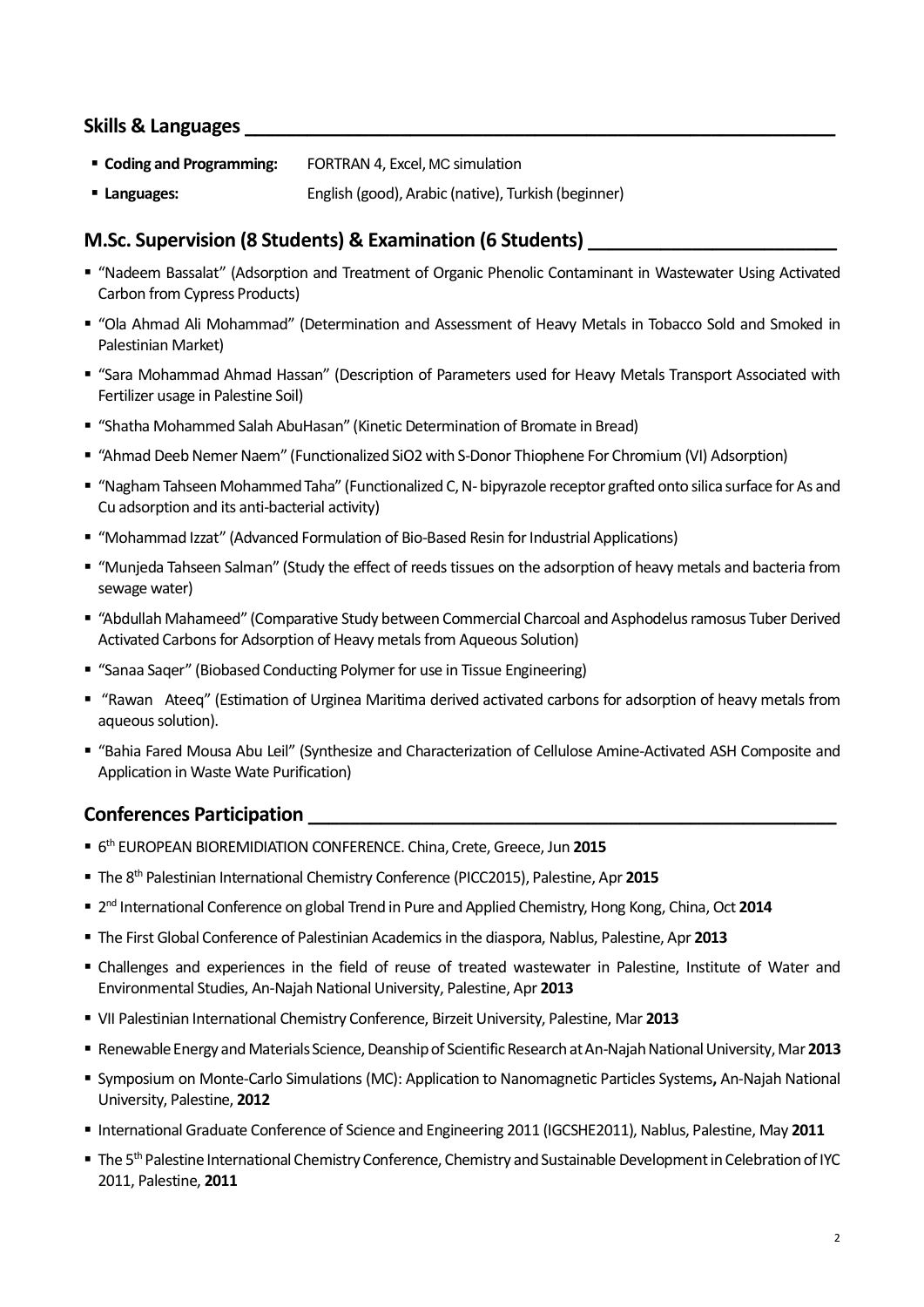## **Publications \_\_\_\_\_\_\_\_\_\_\_\_\_\_\_\_\_\_\_\_\_\_\_\_\_\_\_\_\_\_\_\_\_\_\_\_\_\_\_\_\_\_\_\_\_\_\_\_\_\_\_\_\_\_\_\_\_\_\_\_\_\_**

- "Abdalhadi Deghles, Othman Hamed, Mai Azar, Bahia Abu Lail, Khalil Azzaoui, **Ahmad Abu Obied**, and Shehdeh Jodeh". (Cellulose with Bidentate Chelating Functionality: An Adsorbent for Metal Ions from Wastewater). *BioResources 14(3), 6247-6266*. **2019**
- "OthmanHamed, Bahia Abu Lail, Abdalhadi Deghles, BasimaQasem, Khalil Azzaoui, **Ahmad Abu Obied**, Manuel Algarra, and Shehdeh Jodeh". (Synthesis of a cross-linked cellulose-based amine polymer and its application in wastewater purification). *Environmental Science and Pollution Research pp 1–12,* **2019**
- "**Ahmad Abu Obaid**, Shehdeh Jodeh, Abdalhadi Deghles, Nagham Taha, Mutasim AL-Masri, Radi Smail". (Functionalized C, N-Bipyrazole Receptor Grafted onto Silica Surface for Arsenic Adsorption and Its Antibacterial Activity) *American Journal of Analytical Chemistry*, Vol. 10, **2019**
- "Abdalhadi Deghles, **Ahmad Abu-Obaid**, Raed Alkowni, MunjedaTahseen Salman". (Adsorption of Heavy Metals by Reed (Phragmites australis) as a Potential Clean Water Technology).*Journal of Environment and Earth Science* Vol.8, No.12, **2018**
- "Abdalhadi Deghles, **Ahmad Abu-Obaid**, Raed Alkowni, MunjedaTahseen Salman". (Adsorption of Heavy Metals by Reed (Phragmites australis) as a Potential Clean Water Technology).*Journal of Environment and Earth Science* Vol.8, No.12, **2018**
- "Murad Alhousani, **Ahmad Abu-Obaid**, Husameddin lsaid, Ayman Salah, Jamil Harb". (Chromium ion Uptaken from soil through Phytoremediation using Zea mays and Nicotiana tabacum plants) An-Najah University Journal for Research - A (Natural Sciences). Vol. 31(1), **2017**
- "S. Jodeh, Ahmad Naem, **A. Abu Obaid**, R. Salghi, H. Lgaz, D. Jodeh, S. Radi, S. Tighadouini**"**. (Using Thiophene Supported on SiO<sup>2</sup> for Removal Cr(VI) from Water Receptor). Appl. J. Envir. En. Sci. 2 N°2(**2016**) 78-94
- "Hussam Yahya, **Ahmad Abu-Obaid,** Ashraf Sawafta, Dyala Abu-Aladel, Ahmad I. Asadi, Rami Shariah, Tasneem Alayed, Ismail Warad**".** (Synthesis, identification, thermal analysis, computational, and antibacterial studies of Z-N'- (5 bromothiophen-2-yl)methylene) nicotinohydrazide. *Mor. J. Chem. 4N°1* (**2016**) 259-269259
- "E. Azzouyahar, **Ahmad Abu-Obaid**, M. El Hajji, L. Bazzi, M. Belkhaouda, A. Lamiri1, R. Salghi, S. Jodeh and M. Essahli". (Plants extract as green corrosion inhibitors: The case of eugenol from Clove). *Der Pharma Chemica*, **2016**, 8(2):467-475
- "**Ahmad Abu-Obaid,** Bassem F. Shraydeh, Shatha M. S. Abu Hasan". (Determination and degradation of potassium bromated content in dough and bread samples due to the presence of metals). American Journal of Analytical Chemistry, **2016**, 7, 487-493
- **"Ahmad Abu-Obaid**, Shehde Jodeh, Ola Ahmad, R. Salghi, I. Warad". (Determination and Assessment of Heavy Metals in Tobacco Sold and Smoked in Palestinian Market). *Int J Chem. 01/2015; Vol 4(3) July-Sept* **2015**
- **"Ahmad. Abu-Obaid**, A.I. Asadi, Afaf. Alruwaili, Heba. Atieh, Sh. Khlaif, T. Ben Hadda, Smaail Radi, Belkheir Hammouti, Ismail Warad" (5, 5-Dimethyl-2, 2-di (pyridin-2-yl), hexahydropyrimidine). *Molbank* **2015***, M838; doi: 10.3390/M838*
- "Shehdeh Jodeh\*, Rasmi Odeh, Maather Sawalha, **Ahmad Abu Obaid"**. (Adsorption of Lead and Zinc from Used Lubricant Oil Using Agricultural Soil: Equilibrium, kinetic and thermodynamic studies). *J. Mater. Environ. Sci. 6 (2), (***2015***) 580-591*
- "S. Jodeh, O. Hamed , M. Mohamed , T. Ben Hadda , B. Hammouti , R. Salghi , S. Radi , **A. Abu Obaid** And I. Warad", (Removal of Phenol from Olive Industry Liquid Waste Using Polyitaconic Acid). *Asian Journal of Chemistry; Vol. 26. No. 1 (***2014***), S15-S22*
- "S. Jodeh, N. Basalat, **A. Abu Obaid**, D. Bouknana, B. Hammouti, T. B. Hadda, W. Jodeh and I. Warad". (Adsorption of some organic phenolic compounds using activated carbon from cypress products). *Journal of Chemical and Pharmaceutical Research,* **2014***, 6(2):713-723*